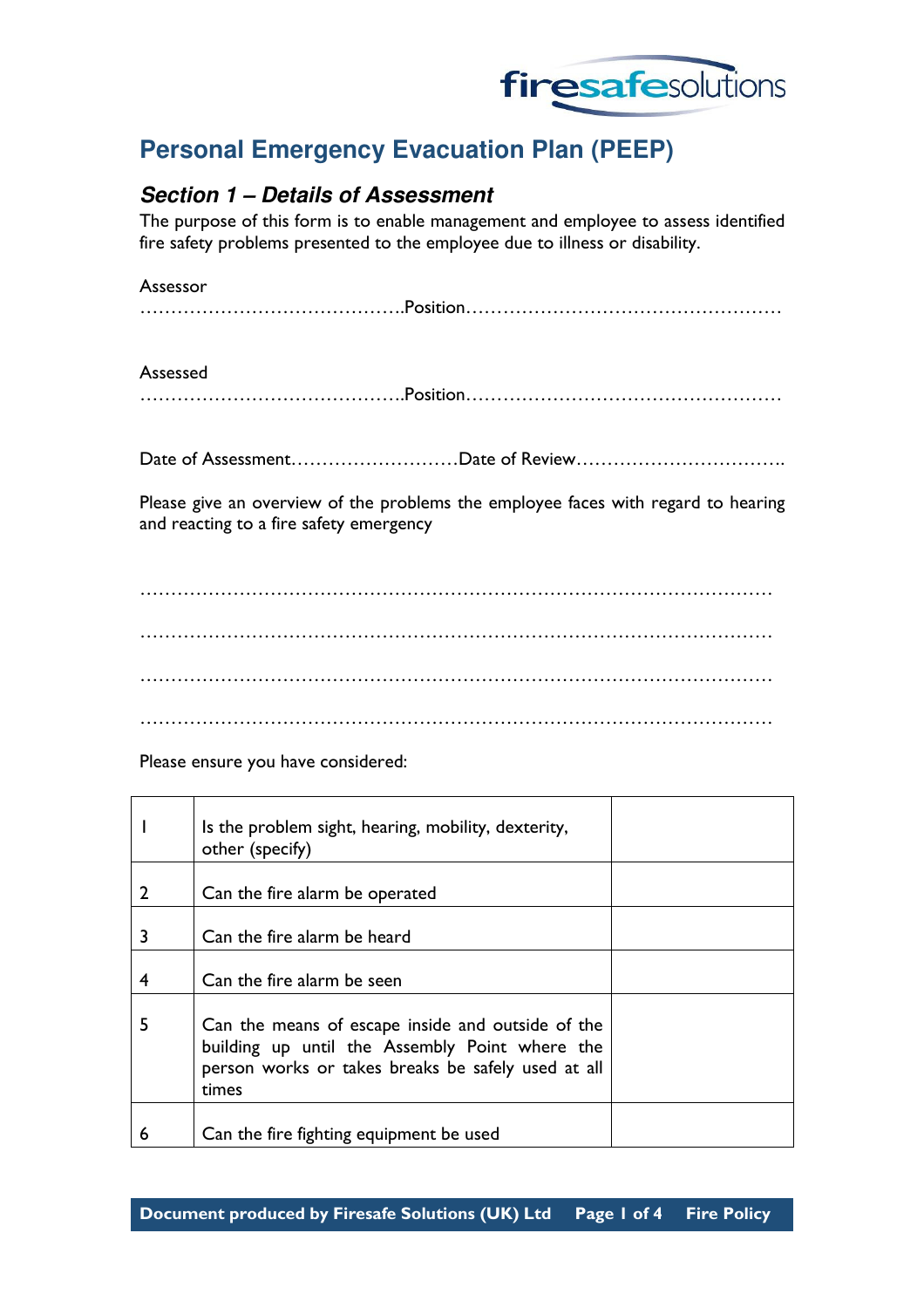

# **Section 2 – Solution(s)**

Having discussed the problems …………………………………………. (Assessed name) has with regard to their fire safety within the premises the following solution(s) are proposed.

| Assessor | Assessed |
|----------|----------|
|          |          |

# **Section 3 – Failure to find a Solution**

Having discussed the problems with………………………………………… (Assessed name) has with regard to their fire safety within the premise no reasonable solution can be found due to:

| Assessor | Assessed |
|----------|----------|
|          |          |
|          |          |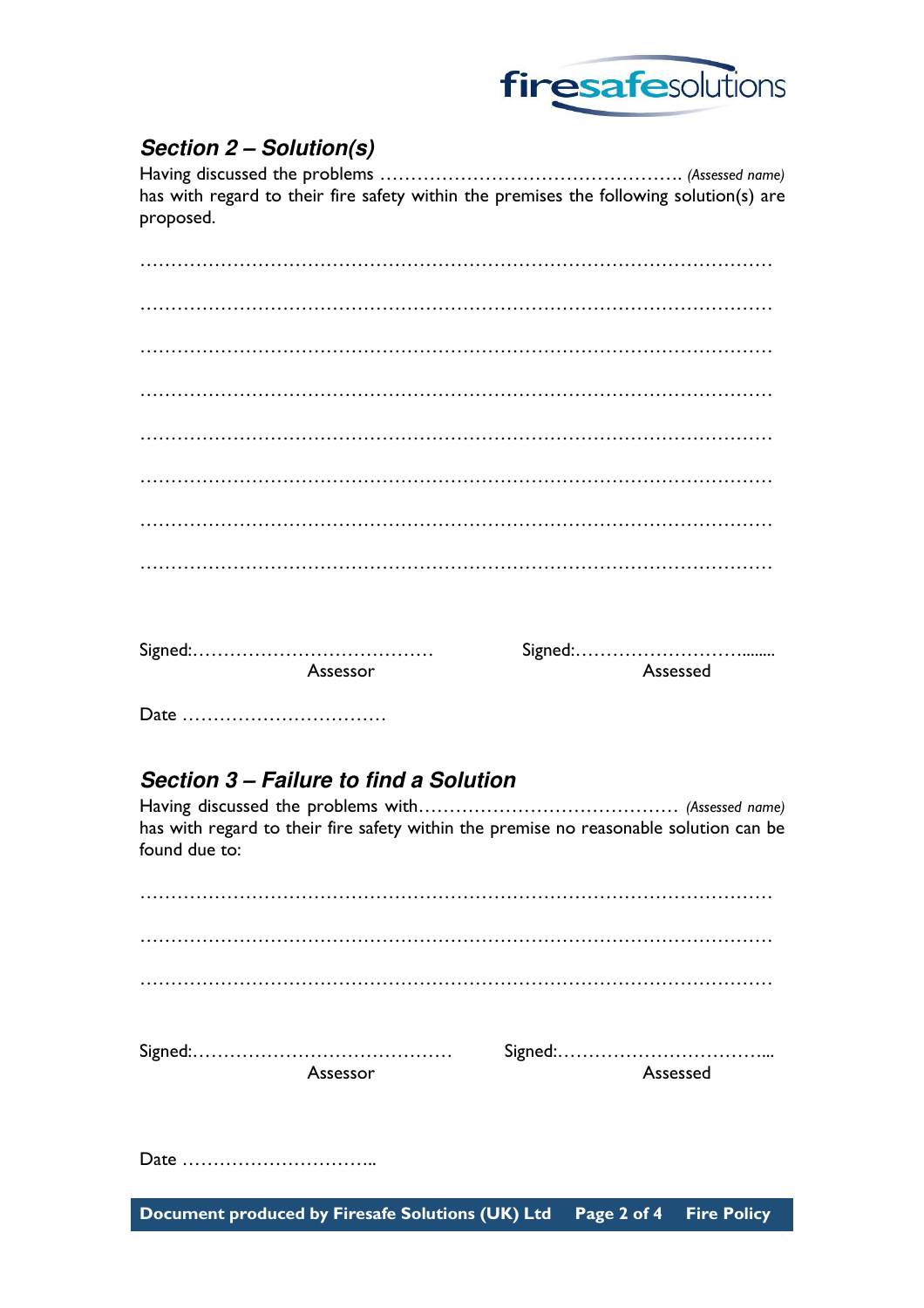

# **Section 4 – Possible Solutions (all dependent on severity of condition)**

Sight

Consider lighting levels Use of different paint colours between floors and walls Highlighting edges and changes in level Bigger signage Braille signage Use of a "buddy"

### **Hearing**

Use of a "buddy" Higher noise levels Flashing strobe Vibrating pager

### **Mobility**

Use of a "buddy" Use of fire or evacuation lift Wheel Chair Evac chair Drag Mat Limiting travel distance to place of safety

## **Section 5 – Guidance Notes**

- 1. The overriding aim of the form is to ensure the safe evacuation of the person.
- 2. Where possible the form must be completed in discussion with the person involved.
- 3. A form should never be completed by one person.
- 4. The use of a PEEP is for an employee who is expected to spend an extended period of time in the premises. Persons who attend the premises for a short duration such as a contractor should bring their own assessment and method statement to ensure their safety.
- 5. The form should identify a solution to the problems identified. If a satisfactory and reasonable solution cannot be found management, under the Regulatory Reform (Fire Safety) Order 2005 cannot permit the employee to work in the danger area.